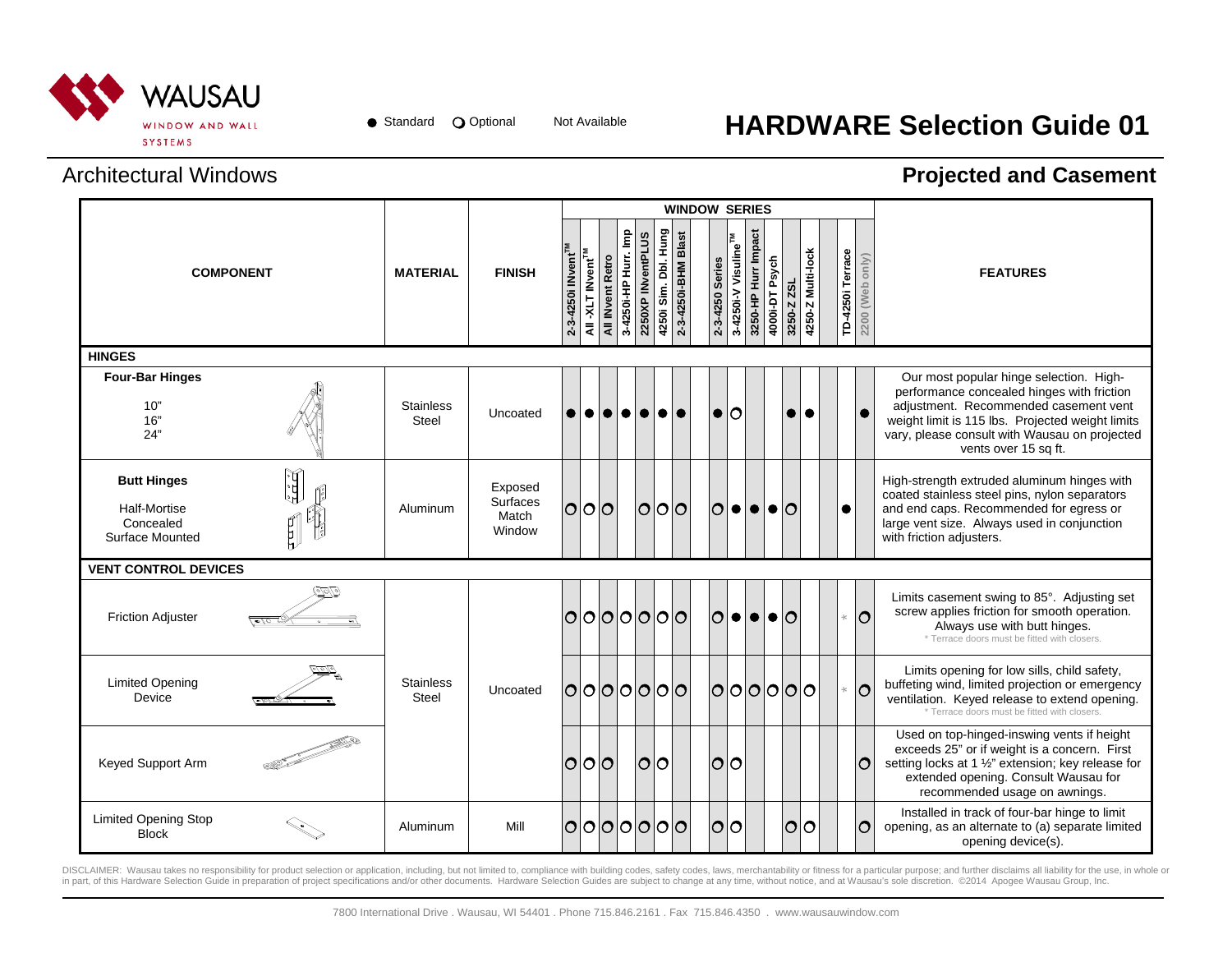

## Not Available **HARDWARE Selection Guide 02**

#### Architectural Windows

#### **Projected and Casement (continued)**

|                                                          |                                    |                        |                                     |                               |                              |                  |                      |                    |                      | <b>WINDOW SERIES</b> |                 |                                                        |                |            |                   |                  |                 |                                                                                                                                                       |
|----------------------------------------------------------|------------------------------------|------------------------|-------------------------------------|-------------------------------|------------------------------|------------------|----------------------|--------------------|----------------------|----------------------|-----------------|--------------------------------------------------------|----------------|------------|-------------------|------------------|-----------------|-------------------------------------------------------------------------------------------------------------------------------------------------------|
|                                                          | <b>COMPONENT</b>                   | <b>MATERIAL</b>        | <b>FINISH</b>                       | 2-3-4250i INvent <sup>™</sup> | All -XLT INvent <sup>™</sup> | All INvent Retro | 3-4250i-HP Hurr. Imp | 2250iXP INventPLUS | 4250i Sim. Dbl. Hung | 2-3-4250i-BHM Blast  | 2-3-4250 Series | 3250-HP Hurr Impact<br>3-4250i-V Visuline <sup>™</sup> | 4000i-DT Psych | 3250-Z ZSL | 4250-Z Multi-lock | TD-4250i Terrace | 2200 (Web only) | <b>FEATURES</b>                                                                                                                                       |
| <b>PULL HANDLES</b>                                      |                                    |                        |                                     |                               |                              |                  |                      |                    |                      |                      |                 |                                                        |                |            |                   |                  |                 |                                                                                                                                                       |
| <b>Waterfall Pull</b>                                    |                                    | Aluminum               | To Match<br>Window                  |                               |                              |                  |                      | 0000000            |                      |                      | O               |                                                        |                |            | <u> 0 0</u>       |                  | $\circ$         | Applied to hand-operated project-out casement<br>and awning vents when keeper locks are<br>employed.                                                  |
| <b>Pull Bead</b>                                         |                                    | Aluminum               | To Match<br>Window                  | $\overline{O}$                | lO.                          |                  |                      |                    | lolo                 |                      | $\circ$         |                                                        |                |            |                   |                  | Ō               | Pull handle extruded into profile of glazing<br>beads.                                                                                                |
| Pole Ring                                                |                                    | White<br>Bronze        | Clear E-Coat                        |                               |                              |                  |                      |                    |                      |                      | O               | lO                                                     |                |            |                   |                  | O               | Used when vents are out of reach. Most<br>common on hopper vents. Available for<br>awnings. Extruded aluminum pole operator<br>and eye hook provided. |
| <b>LOCKS</b>                                             |                                    |                        |                                     |                               |                              |                  |                      |                    |                      |                      |                 |                                                        |                |            |                   |                  |                 |                                                                                                                                                       |
| Cam Handles<br>LH or RH<br>Project-in or Project-<br>out | Die Cast<br>White<br><b>Bronze</b> | Zinc Die<br>Cast       | <b>Brushed</b><br>Copper<br>Nickel. | $\bullet$                     | $\bullet$                    | $\bullet$        | $\bullet$            | $\bullet$          | I O I                | $\bullet$            | $\bullet$       | lo                                                     |                |            | $\mathsf{\circ}$  |                  | $\bullet$       | Die cast handles are a contemporary,<br>economical alternative to the rich, smooth,<br>retro appearance of white bronze.                              |
| <b>Ring Cams</b>                                         | White                              | or                     | Standard<br>Painted<br>Colors<br>or |                               |                              |                  |                      |                    |                      |                      | $\circ$         | lo                                                     |                |            | lolo              |                  | lO              | Used when vents are out of reach. Most<br>common on hopper vents. Available for<br>awnings. Extruded aluminum pole operator and<br>eye hook provided. |
| Handle-less Cam with<br>Removable Key                    | Bronze                             | White<br><b>Bronze</b> | Clear E-Coat                        |                               |                              |                  |                      |                    |                      |                      | $\circ$         | 10                                                     |                |            |                   |                  | lO              | Used for custodial operation of casements,<br>hoppers and awnings.                                                                                    |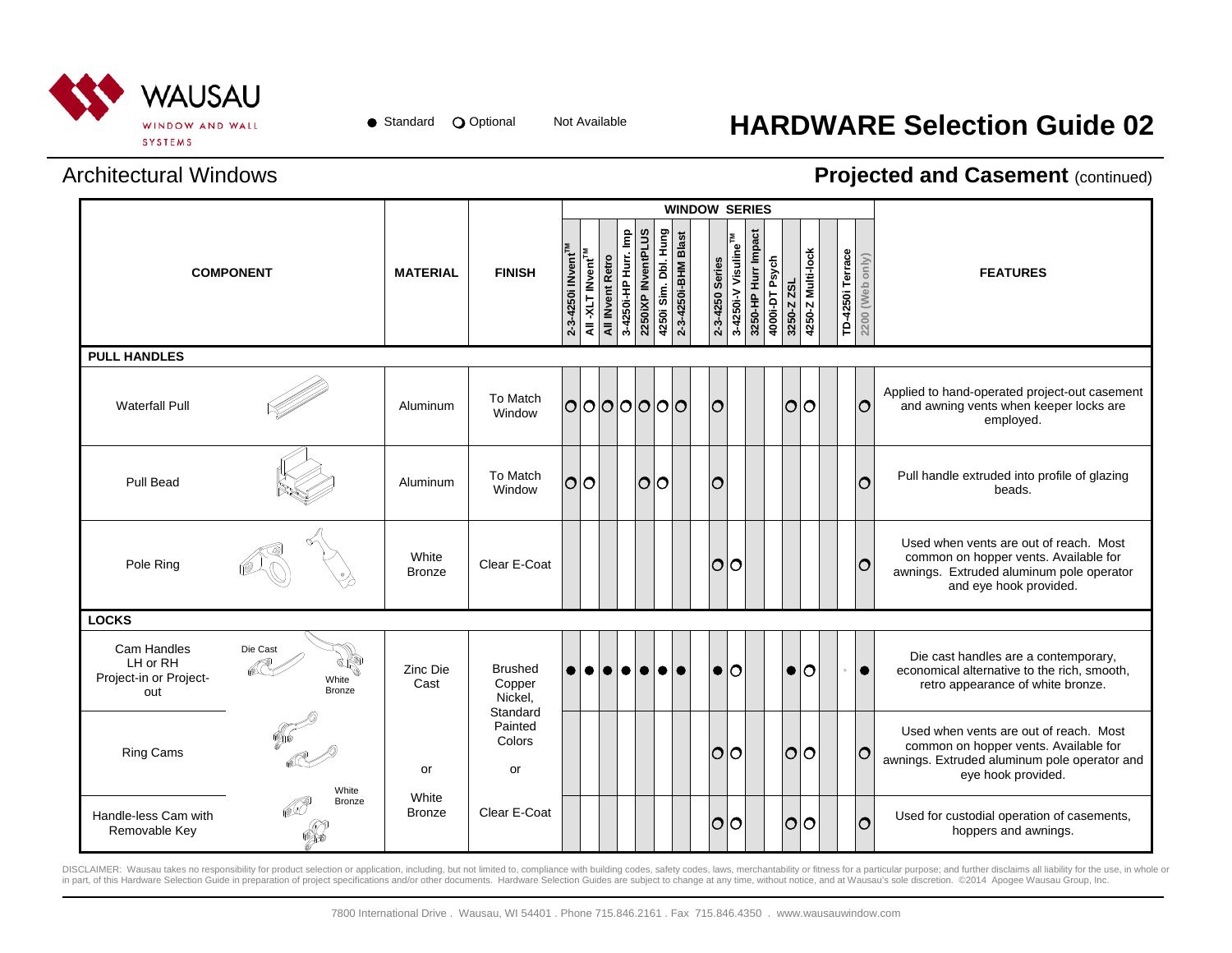

● Standard ● Optional Not Available

## **HARDWARE Selection Guide 03**

#### Architectural Windows

#### **Projected and Casement (continued)**

|                                                        |                                       |                                  |                                                                      |                               |                               |                  |                      |                    |                      |                     | <b>WINDOW SERIES</b> |                 |                     |                     |                |                    |                   |                  |                 |                                                                                                                                                                                                                    |
|--------------------------------------------------------|---------------------------------------|----------------------------------|----------------------------------------------------------------------|-------------------------------|-------------------------------|------------------|----------------------|--------------------|----------------------|---------------------|----------------------|-----------------|---------------------|---------------------|----------------|--------------------|-------------------|------------------|-----------------|--------------------------------------------------------------------------------------------------------------------------------------------------------------------------------------------------------------------|
|                                                        | <b>COMPONENT</b>                      | <b>MATERIAL</b>                  | <b>FINISH</b>                                                        | 2-3-4250i INvent <sup>™</sup> | All -XLT INvent <sup>TM</sup> | All INvent Retro | 3-42501-HP Hurr. Imp | 2250iXP INventPLUS | 4250i Sim. Dbl. Hung | 2-3-4250i-BHM Blast |                      | 2-3-4250 Series | 3-4250i-V Visuline™ | 3250-HP Hurr Impact | 4000i-DT Psych | 3250-Z ZSL         | 4250-Z Multi-lock | TD-4250i Terrace | 2200 (Web only) | <b>FEATURES</b>                                                                                                                                                                                                    |
| <b>LOCKS</b> (continued)                               |                                       |                                  |                                                                      |                               |                               |                  |                      |                    |                      |                     |                      |                 |                     |                     |                |                    |                   |                  |                 |                                                                                                                                                                                                                    |
| <b>Linear Operator</b>                                 |                                       | Zinc Die<br>Cast                 | <b>Satin Nickel</b><br>or Chrome.<br>Standard<br>Painted<br>Colors   | $\bullet$                     | $\bullet$                     | $\bullet$        | $\bullet$            | $\bullet$          | $\bullet$            |                     |                      |                 | $\circ$             |                     |                | $\circ$            |                   |                  |                 | Linear operators activate Euro-style drive<br>tracks to engage multiple locking points, and<br>are available with or without detent stops for<br>accessibility.                                                    |
| Multi-Locking Points                                   | Stud<br>Captive                       | <b>Stainless</b><br><b>Steel</b> | <b>Black High</b><br>Lubricity<br>Coating<br>(Strikes Only)          |                               |                               |                  |                      | $\bullet$          | $\bullet$            |                     |                      |                 | $\circ$             |                     |                | $\circ$            | $\bullet$         |                  |                 | Multi-locking points operate from a single linear<br>operator or Euro-style handle, and are<br>compression-adjustable. Captive locking heads<br>and strikes are used in blast or hurricane<br>impact applications. |
| Die Cast<br>Single Point or Two                        | j<br>Y                                | Zinc Die<br>Cast                 | <b>Brushed</b><br>Copper<br>Nickel.<br>Standard<br>Painted<br>Colors | 000                           |                               |                  |                      | $\circ$            | lО                   |                     |                      | $\circ$         | 0                   |                     |                | lolo               |                   |                  | $\circ$         | Die cast handles are an economical alternative<br>to the rich, smooth appearance of white<br>bronze. Also available handle-less for<br>custodial operation.                                                        |
| Point Keeper<br>(Three Point Keeper<br>also available) | þ<br>Ø<br>White<br>S<br><b>Bronze</b> | White<br><b>Bronze</b>           | Clear E-Coat $\overline{O O O}$                                      |                               |                               |                  |                      | $\mathsf{O}$       | ΙO                   |                     |                      | $\bullet$       | le                  |                     |                | 1010               |                   |                  | $\bullet$       | Two- and three-point keepers allow single<br>handle operation of taller vents, while avoiding<br>the need for wicket screens.                                                                                      |
| <b>Concealed Lock</b>                                  |                                       | Zinc Die<br>Cast Lock            | Uncoated                                                             |                               |                               |                  |                      |                    |                      |                     |                      | O O             |                     |                     |                | $\overline{\circ}$ |                   |                  | O               | Concealed flush-mount hex-keyed lock for<br>custodial operation.                                                                                                                                                   |
| <b>Tamper Resistant</b><br><b>Concealed Lock</b>       |                                       | with Nylon<br>Housing            |                                                                      |                               |                               |                  |                      |                    |                      |                     |                      | $\circ$         | ΙO                  |                     | $\bullet$      | $\overline{O}$     |                   |                  | $\circ$         | Tamper resistant hex keys require a special pin<br>feature for lock release.                                                                                                                                       |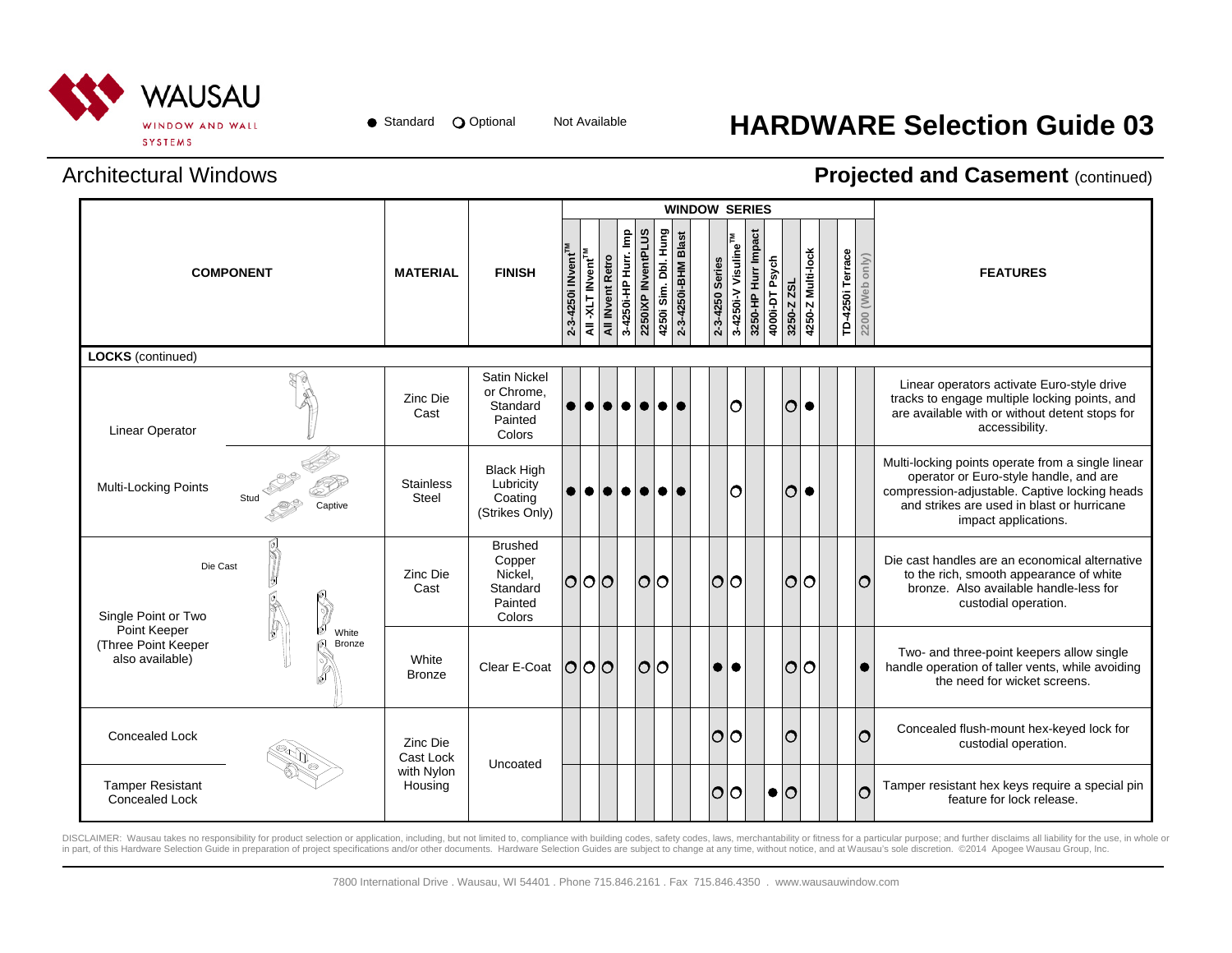

## Not Available **HARDWARE Selection Guide 04**

### Architectural Windows

#### **Projected and Casement (continued)**

|                                   |                  |                                                                      |                               |                               |                  |                      |                    | <b>WINDOW SERIES</b>                        |                 |                                 |                     |                |            |                   |                  |                 |                                                                                                                                                                                                                                                          |
|-----------------------------------|------------------|----------------------------------------------------------------------|-------------------------------|-------------------------------|------------------|----------------------|--------------------|---------------------------------------------|-----------------|---------------------------------|---------------------|----------------|------------|-------------------|------------------|-----------------|----------------------------------------------------------------------------------------------------------------------------------------------------------------------------------------------------------------------------------------------------------|
| <b>COMPONENT</b>                  | <b>MATERIAL</b>  | <b>FINISH</b>                                                        | 2-3-4250i INvent <sup>™</sup> | All -XLT INvent <sup>TM</sup> | All INvent Retro | 3-4250i-HP Hurr. Imp | 2250iXP INventPLUS | 4250i Sim. Dbl. Hung<br>2-3-4250i-BHM Blast | 2-3-4250 Series | 3-4250i-V Visuline <sup>™</sup> | 3250-HP Hurr Impact | 4000i-DT Psych | 3250-Z ZSL | 4250-Z Multi-lock | TD-4250i Terrace | 2200 (Web only) | <b>FEATURES</b>                                                                                                                                                                                                                                          |
| <b>LOCKS</b> (continued)          |                  |                                                                      |                               |                               |                  |                      |                    |                                             |                 |                                 |                     |                |            |                   |                  |                 |                                                                                                                                                                                                                                                          |
| <b>Security Lock</b>              | Zinc Die<br>Cast | <b>Brushed</b><br>Copper<br>Nickel,<br>Standard<br>Painted<br>Colors |                               |                               |                  |                      |                    |                                             |                 |                                 |                     | 0              |            |                   |                  |                 | Used for additional security on inswing<br>casement and hopper windows. Used with an<br>escutcheon, key is non-removable in the<br>unlocked position.                                                                                                    |
| Euro Handle                       |                  | Clear or                                                             | $\circ$                       |                               | 000000           |                      |                    |                                             |                 |                                 | $\bullet\bullet$    |                |            | $\bullet$         |                  |                 | A popular modern option for selected project-in<br>and project-out casements, as well as 4250-Z<br>awnings. Single-handle operation, with<br>concealed locking points and optional corner<br>drive units for large vents.<br>Removable handle available. |
| Terrace Door Lock Set             | Aluminum         | <b>Bronze</b><br>Anodized,<br>Standard<br>Painted<br>Colors          |                               |                               |                  |                      |                    |                                             |                 |                                 |                     |                |            |                   | $\bullet$        |                 | Verona-style terrace door handle with manual<br>compression lock feature. Interior and exterior<br>operation.<br>* Terrace doors must be fitted with closers.                                                                                            |
| <b>Terrace Door Thumb</b><br>Turn |                  |                                                                      |                               |                               |                  |                      |                    |                                             |                 |                                 |                     |                |            |                   | lΟ               |                 | Supplemental interior lock for added security<br>on terrace doors.                                                                                                                                                                                       |
| <b>OPERATORS</b>                  |                  |                                                                      |                               |                               |                  |                      |                    |                                             |                 |                                 |                     |                |            |                   |                  |                 |                                                                                                                                                                                                                                                          |
| Roto Operator<br>(Single Arm)     | Zinc Die         | <b>Brushed</b><br>Copper<br>Nickel.                                  | $\bullet$                     | $\bullet$                     | $\bullet$        | $\bullet$            | $\bullet$          | <b>e e</b>                                  | $\bullet$       |                                 |                     |                |            | $\bullet$         |                  |                 | Single arm rotos used with outswing casement<br>vents can avoid the need for wicket screens.<br>Always use friction adjusters if rotos are used<br>in conjunction with butt hinges.                                                                      |
| Roto Operator<br>(Dual Arm)       | Cast             | Standard<br>Painted<br>Colors                                        | $\bullet$                     |                               |                  |                      |                    |                                             |                 |                                 |                     |                |            | $\bullet$         |                  |                 | Dual arm rotos used with awning vents can<br>avoid the need for wicket screens. Do not use<br>dual arm rotos in conjunction with butt hinges.                                                                                                            |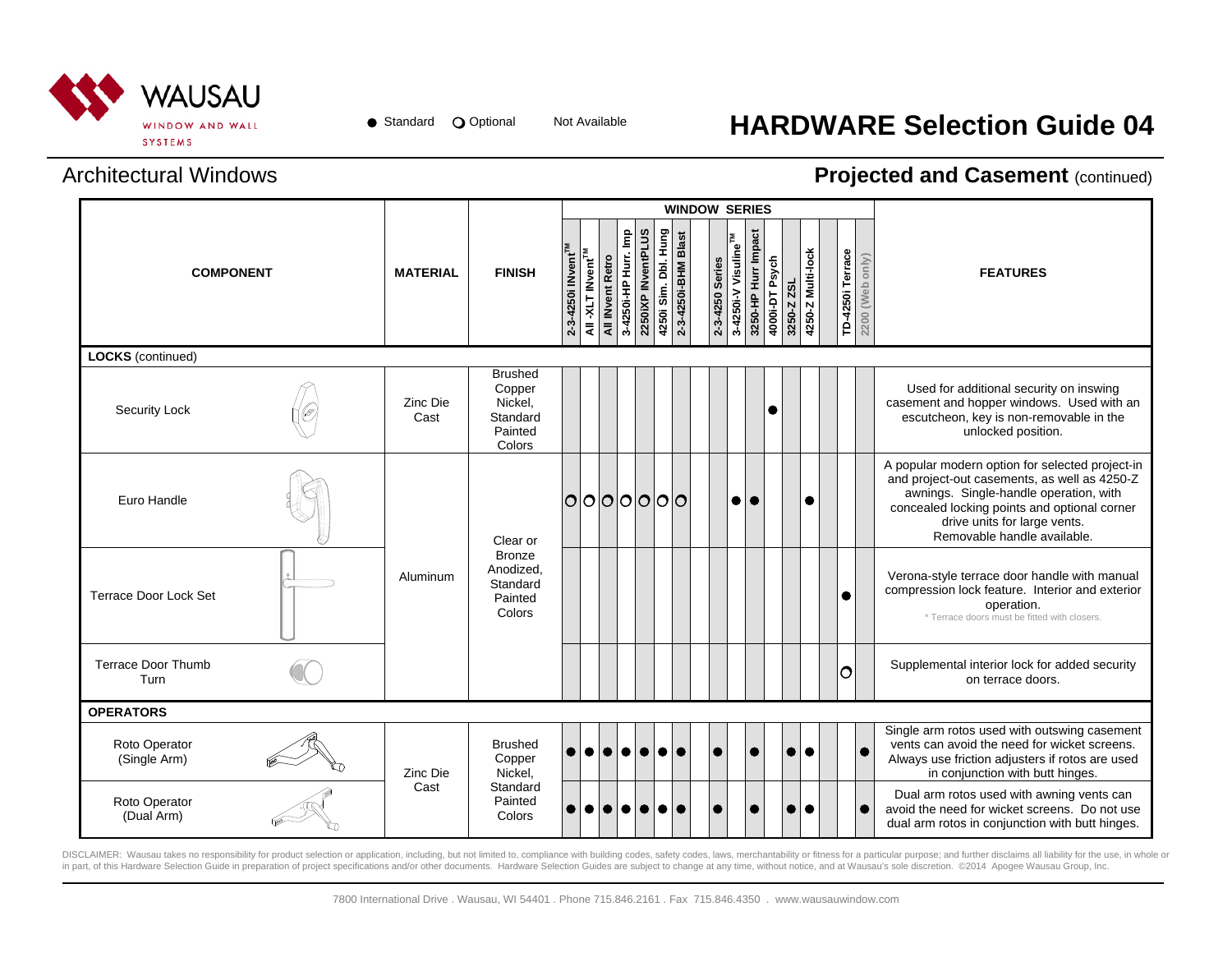

## Not Available **HARDWARE Selection Guide 05**

### Architectural Windows

#### **Projected and Casement (continued)**

|                                                |                                                       |                                         |                                                                  |                                |                               |                  |                      |                    |                      |                     | <b>WINDOW SERIES</b> |                                 |                     |                |            |                   |                  |     |                                                                                                                                                                                                                                                                                                                                                                                           |
|------------------------------------------------|-------------------------------------------------------|-----------------------------------------|------------------------------------------------------------------|--------------------------------|-------------------------------|------------------|----------------------|--------------------|----------------------|---------------------|----------------------|---------------------------------|---------------------|----------------|------------|-------------------|------------------|-----|-------------------------------------------------------------------------------------------------------------------------------------------------------------------------------------------------------------------------------------------------------------------------------------------------------------------------------------------------------------------------------------------|
| <b>COMPONENT</b>                               |                                                       | <b>MATERIAL</b>                         | <b>FINISH</b>                                                    | 2-3-4250i INvent <sup>TM</sup> | All -XLT INvent <sup>TM</sup> | All INvent Retro | 3-4250i-HP Hurr. Imp | 2250iXP INventPLUS | 4250i Sim. Dbl. Hung | 2-3-4250i-BHM Blast | 2-3-4250 Series      | 3-4250i-V Visuline <sup>™</sup> | 3250-HP Hurr Impact | 4000i-DT Psych | 3250-Z ZSL | 4250-Z Multi-lock | TD-4250i Terrace |     | 2200 (Web only)<br><b>FEATURES</b>                                                                                                                                                                                                                                                                                                                                                        |
| <b>SPECIALTY</b>                               |                                                       |                                         |                                                                  |                                |                               |                  |                      |                    |                      |                     |                      |                                 |                     |                |            |                   |                  |     |                                                                                                                                                                                                                                                                                                                                                                                           |
| <b>Egress Tags</b>                             | OPEN IN<br>EMERGENCY ONLY<br>EMERGENCY ESCAPE WINDOW  | Aluminum                                | Painted (Red<br>on White)                                        | lO                             |                               |                  | 000000               |                    |                      |                     | $\overline{O}$       | lО                              | $\overline{O}$      |                | lOIO       |                   |                  | lO  | Applied to egress windows as required. Check<br>local codes for specific requirements.                                                                                                                                                                                                                                                                                                    |
| Window Washing<br><b>Restraint and Tieback</b> | QO                                                    | Cast<br><b>Stainless</b><br>Steel       | Brushed or<br>Painted to<br>Match<br>Window                      | O O O                          |                               |                  |                      |                    | O O O                |                     | $\overline{O}$       | <u>lo</u>                       | 0                   | Exterior       |            |                   |                  | lO  | Standard stabilizer, single post, double post or<br>flush-mounted spring loaded. Check local<br>codes for specific requirements, and consult<br>with a window washing equipment specialist.                                                                                                                                                                                               |
|                                                | <b>INTEGRAL BETWEEN-GLASS VENETIAN BLIND CONTROLS</b> |                                         |                                                                  |                                |                               |                  |                      |                    |                      |                     |                      |                                 |                     |                |            |                   |                  |     |                                                                                                                                                                                                                                                                                                                                                                                           |
| <b>Access Door Lock</b>                        |                                                       | Zinc Die<br>Cast in<br>Nylon<br>Housing | Uncoated                                                         |                                |                               |                  | 000000               |                    |                      |                     | lO                   | 0 0                             |                     |                |            |                   |                  | O O | Provides custodial access to concealed raise-<br>lower cords, and for periodic cleaning. Access<br>doors are also equipped with pin hinges as a<br>standard - Lift-out optional.                                                                                                                                                                                                          |
| Venetian Blind Tilt<br>Control                 | $\mathcal{O}$                                         | Nylon                                   | <b>Black</b>                                                     |                                |                               |                  | 000000               |                    |                      |                     | $\overline{O}$       | O O                             |                     |                |            |                   |                  | O O | Occupant tilt, concealed custodial raise-lower.<br>Available keyed, or with removable<br>control knob.                                                                                                                                                                                                                                                                                    |
|                                                |                                                       |                                         | Please contact Wausau for more options and detailed information. |                                |                               |                  |                      |                    |                      |                     |                      |                                 |                     |                |            |                   |                  |     | GENERAL NOTE: Hardware Selection Guides are intended to provide an overview of Wausau's most popular hardware options. Vent size and desired functionality can play major roles in<br>determining appropriate hardware selection, as can local code requirements. Certain hardware types can affect the Wausau Standard Limited Warranty.                                                 |
|                                                |                                                       |                                         |                                                                  |                                |                               |                  |                      |                    |                      |                     |                      |                                 |                     |                |            |                   |                  |     | ACCESSIBILITY: With proper substrate conditions, installation, final adjustment, and maintenance, certain Wausau products that are identified as accessible will meet ADA accessibility criteria<br>per ANSI A117.1 Section 309.4 Operation, as demonstrated by testing in basic accordance with AAMA 513-12, with results subject to all scope limitations and allowances cited therein. |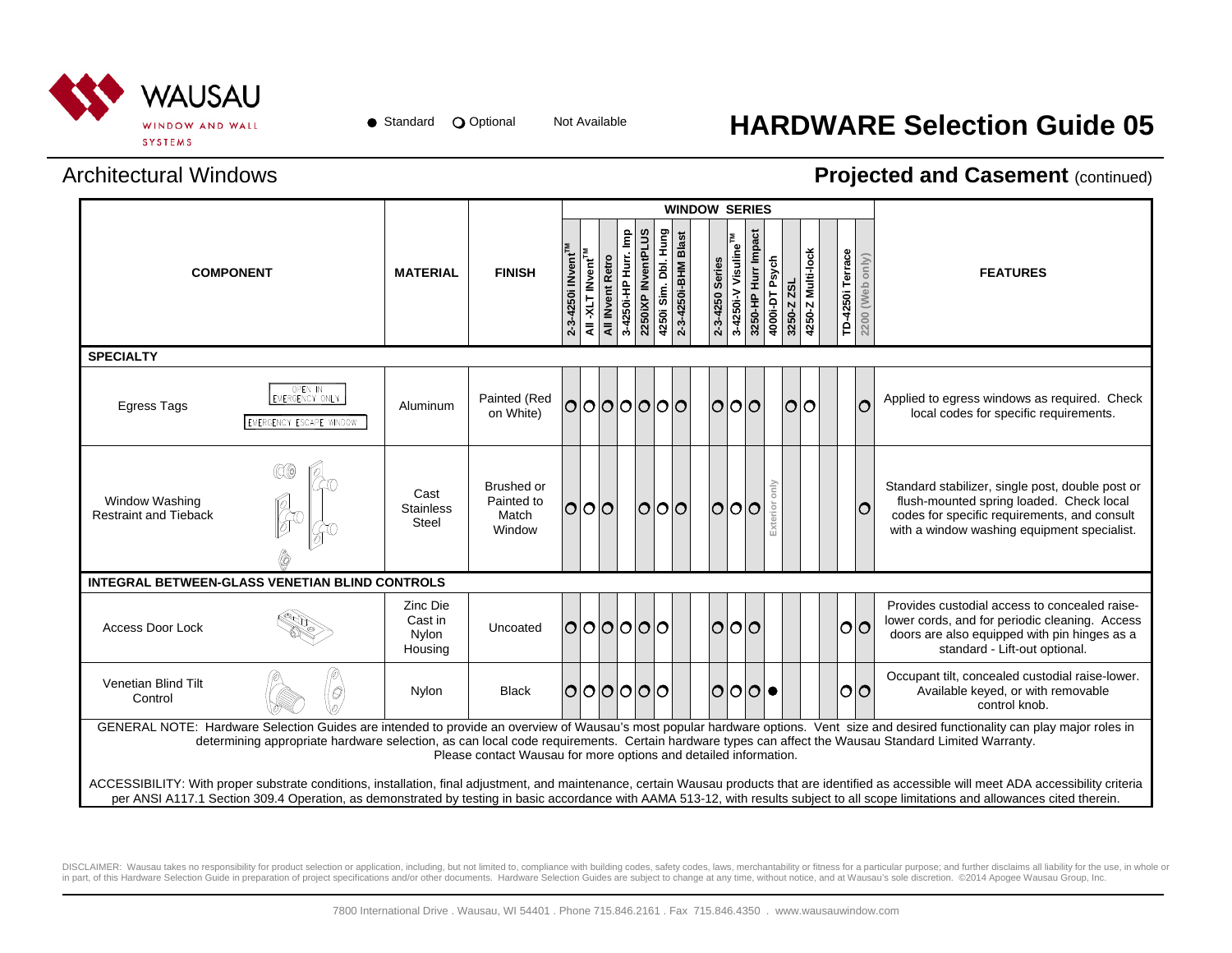

## Not Available **HARDWARE Selection Guide 06**

### Architectural Windows

#### **Projected and Casement (continued)**

#### **MINIMUM VENT DIMENSIONS**

|                              | <b>SIZE FACTOR TABLE</b>                       |                                                   | <b>DIAGRAM</b>                                                                                                                                                  | <b>PHOTOGRAPH</b> |
|------------------------------|------------------------------------------------|---------------------------------------------------|-----------------------------------------------------------------------------------------------------------------------------------------------------------------|-------------------|
| <b>COMPONENT</b>             | <b>MINIMUM</b><br><b>SIZE</b><br><b>FACTOR</b> | <b>NOTES</b>                                      |                                                                                                                                                                 |                   |
| 10" Four-Bar Hinge           | 11"                                            |                                                   |                                                                                                                                                                 |                   |
| Keeper or Linear<br>Operator | 8"                                             |                                                   |                                                                                                                                                                 |                   |
| Keeper (Two Point)           | Inquire                                        |                                                   | THE FOLLOWING IS AN EXAMPLE OF THE                                                                                                                              |                   |
| <b>Butt Hinge</b>            | 14"                                            |                                                   | LIMITATIONS PRESENTED WITH A PARTICULAR<br>HARDWARE CONFIGURATION. NOTE THAT THE<br>SUM OF THE HARDWARE "SIZE FACTORS"<br>DETERMINE THE MINIMUM SASH DIMENSION. |                   |
| Cam Lock                     | 8"                                             |                                                   | 23" MIN.                                                                                                                                                        |                   |
| Limit Stop                   | Inquire                                        | Dimension Varies with Degree<br>of Opening        |                                                                                                                                                                 |                   |
| Support Arm                  | 12"                                            | Dimension Varies with Degree<br>of Opening        |                                                                                                                                                                 |                   |
| <b>Friction Adjuster</b>     | 20"                                            |                                                   | 4-BAR HINGE                                                                                                                                                     |                   |
| Dual Arm Roto                | 30"                                            | For 10" Clear Opening                             | $\mathbf{s}$<br>880 HOLD OPEN DEVICE<br>LEFT & RIGHT HAND CAMS                                                                                                  |                   |
| Roto/Single Arm              | 15"                                            | Increases to 22" when used<br>with Four-Bar Hinge | Si T                                                                                                                                                            |                   |

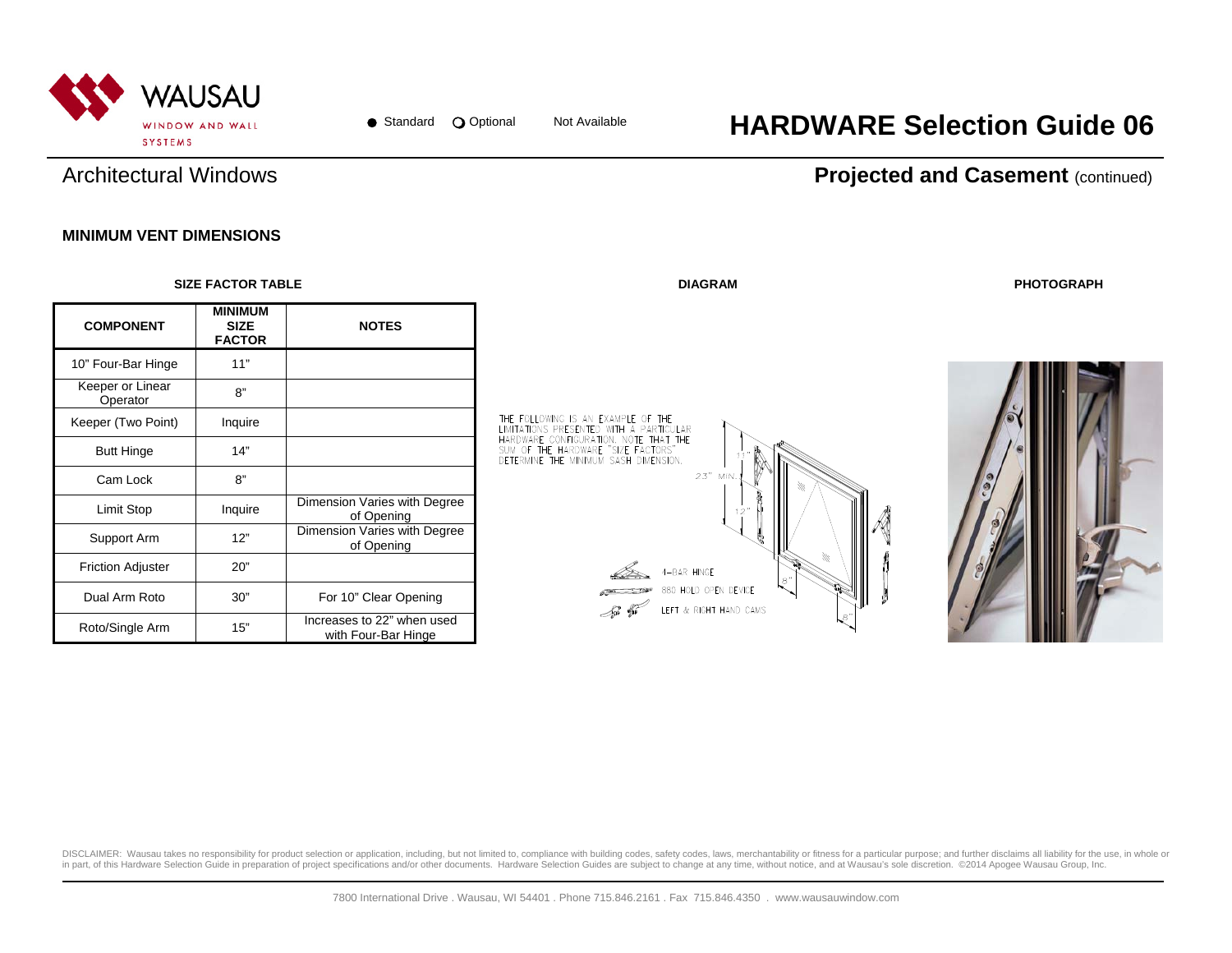

# Not Available **HARDWARE Selection Guide 07**

### Architectural Windows

## **Hung and Rolling**

|                                       |                                                 |                    |                     |                      |                        |                     | <b>WINDOW SERIES</b> |                    |                    |                    |                                                                                                                                                                                                                                                                                                                              |
|---------------------------------------|-------------------------------------------------|--------------------|---------------------|----------------------|------------------------|---------------------|----------------------|--------------------|--------------------|--------------------|------------------------------------------------------------------------------------------------------------------------------------------------------------------------------------------------------------------------------------------------------------------------------------------------------------------------------|
| <b>COMPONENT</b>                      | <b>MATERIAL</b>                                 | <b>FINISH</b>      | 310i-SH Single Hung | 410i-HS Single Slide | Slide<br>4100i-HS Dbl. | D-5100 SI. GI. Door | Viuo qaM)QSH-00ZZ    | 3100-DH (Web Only) | 3150-DHT(Web only) | 3151-SHT(Web only) | <b>FEATURES</b>                                                                                                                                                                                                                                                                                                              |
| <b>BALANCES</b>                       |                                                 |                    |                     |                      |                        |                     |                      |                    |                    |                    |                                                                                                                                                                                                                                                                                                                              |
| <b>Block and Tackle</b>               | <b>Steel</b><br>Housing                         |                    | Ω                   |                      |                        |                     |                      |                    | 101010             |                    | Provides approximately 30% lifting and closing assistance, while helping to<br>hold sash stationary. Sash weight limit 60 pounds. Sized to fit individual sash<br>width and height. Requires periodic replacement in heavy use applications.                                                                                 |
| Caldwell Ultralift™<br><b>Balance</b> | Spring-<br>assisted<br>Spiral<br><b>Balance</b> |                    |                     |                      |                        |                     |                      | ●                  |                    | 00                 | Provides approximately 70% lifting and closing assistance, much more than<br>block and tackle balances, while helping to hold sash stationary. Sash weight<br>limit 115 pounds for side-load, 80 pounds for tilt. Sized to fit individual sash<br>width and height. Requires periodic replacement in heavy use applications. |
| <b>HANDLES</b>                        |                                                 |                    |                     |                      |                        |                     |                      |                    |                    |                    |                                                                                                                                                                                                                                                                                                                              |
| Pull Bead                             | Aluminum                                        | To Match<br>Window |                     |                      |                        |                     | .                    |                    |                    |                    | Handles can be extruded as part of glazing beads and meeting rail members.<br>Some continuous pull beads can be fitted with spring-loaded sash latches.                                                                                                                                                                      |
| Sash Lift                             | Zinc Die<br>Cast                                | <b>Black</b>       |                     |                      |                        |                     |                      |                    | O O O              |                    | Easy-to-grip contemporary lift handle. Location is adjustable on windows<br>without between-glass blinds.                                                                                                                                                                                                                    |
|                                       | White<br><b>Bronze</b>                          | <b>Clear Coat</b>  |                     |                      |                        |                     |                      |                    | 101010             |                    | Easy-to-grip retro lift handle. Location is adjustable on windows without<br>between-glass blinds.                                                                                                                                                                                                                           |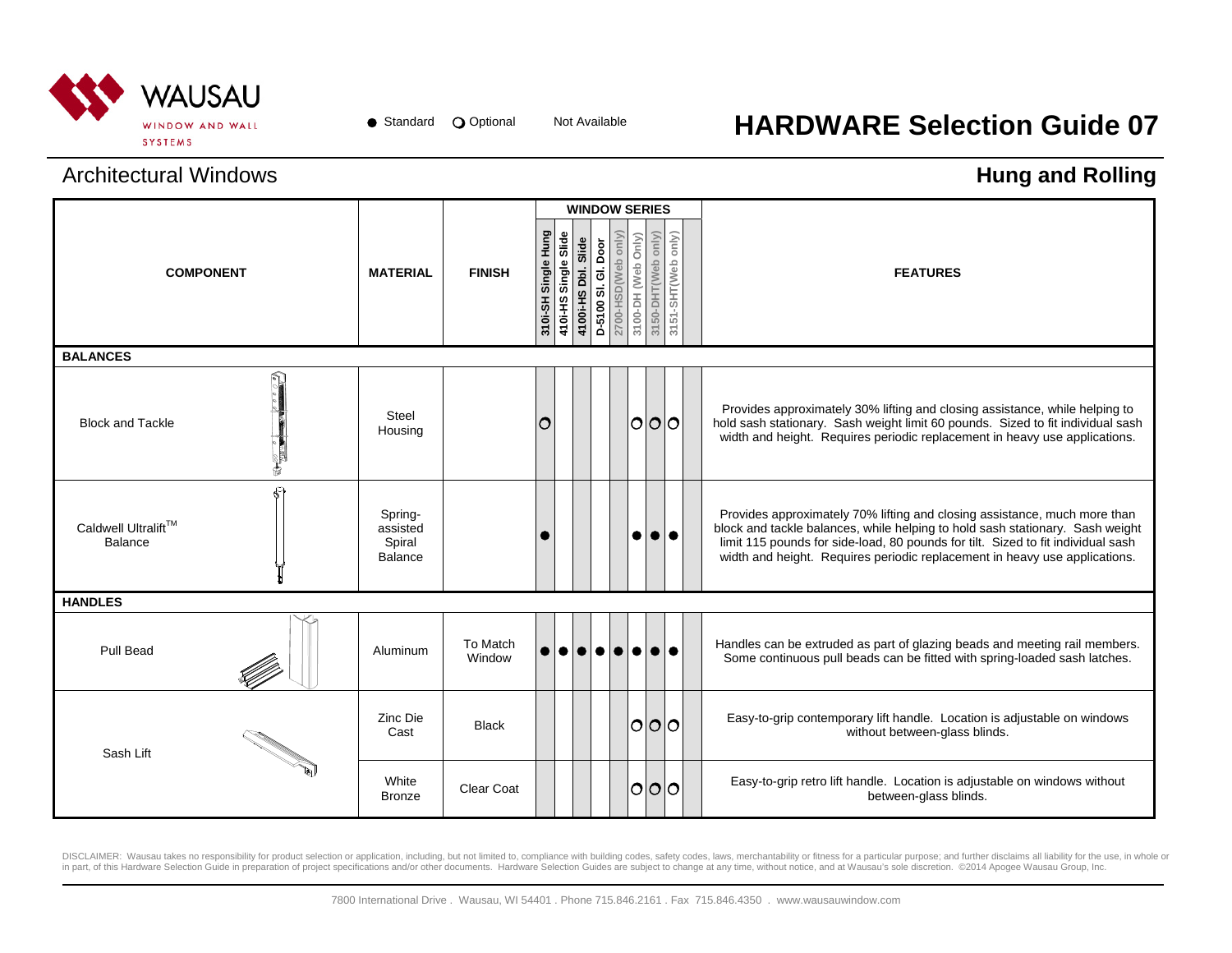

## Not Available **HARDWARE Selection Guide 08**

#### Architectural Windows

### **Hung and Rolling (continued)**

|                                                              |                                                                               |                    |                        |                      |                        |                     |                                          | <b>WINDOW SERIES</b> |                    |                                                                                                                                                                                                              |
|--------------------------------------------------------------|-------------------------------------------------------------------------------|--------------------|------------------------|----------------------|------------------------|---------------------|------------------------------------------|----------------------|--------------------|--------------------------------------------------------------------------------------------------------------------------------------------------------------------------------------------------------------|
| <b>COMPONENT</b>                                             | <b>MATERIAL</b>                                                               | <b>FINISH</b>      | Single Hung<br>310i-SH | 410i-HS Single Slide | Slide<br>4100i-HS Dbl. | D-5100 SI. GI. Door | 2700-HSD(Web only)<br>3100-DH (Web Only) | 3150-DHT(Web only)   | 3151-SHT(Web only) | <b>FEATURES</b>                                                                                                                                                                                              |
| <b>HANDLES</b> (Continued)                                   |                                                                               |                    |                        |                      |                        |                     |                                          |                      |                    |                                                                                                                                                                                                              |
| Surface Applied Pull<br>Handle                               | Aluminum                                                                      | <b>Black</b>       |                        |                      |                        | $\circ$             |                                          |                      |                    | Contemporary and economical basic sliding glass door handle with flip latch.                                                                                                                                 |
| <b>Mortised Truth</b><br>Hardware "Signature"<br>Pull Handle | White<br><b>Bronze</b>                                                        | <b>Clear Coat</b>  |                        |                      |                        | $\bullet$           |                                          |                      |                    | Cast profiled handle for smooth, rich, retro appearance. Available with a<br>variety of locking features. Our recommended sliding glass door accessory.                                                      |
| <b>ROLLERS</b>                                               |                                                                               |                    |                        |                      |                        |                     |                                          |                      |                    |                                                                                                                                                                                                              |
| Sliding Window Roller<br>Set                                 | Delrin <sup>™</sup><br>Tires in<br>Nylon<br>Housing,<br>SS<br><b>Bearings</b> | Natural            |                        | $\bullet$            |                        |                     |                                          |                      |                    | Ball bearing nylon rollers provide smooth, quiet operation. Rollers are non-<br>adjustable. Shipping blocks prevent premature wear and damage.                                                               |
| Sliding Glass Door                                           | Steel                                                                         | <b>Zinc Plated</b> |                        |                      |                        | $\bullet$           |                                          |                      |                    | Adjustable heavy-duty ball bearing rollers engage in sash bottom rails, and ride<br>on stainless steel tracks. Tandem trucks carry doors up to 500 lbs. Nylon tires<br>are optional for doors up to 250 lbs. |
| <b>Tandem Roller Trucks</b>                                  | <b>Stainless</b><br><b>Steel</b>                                              | E-Coat             |                        |                      |                        | $\overline{O}$      |                                          |                      |                    | Stainless roller assemblies are available for more aggressive environments.                                                                                                                                  |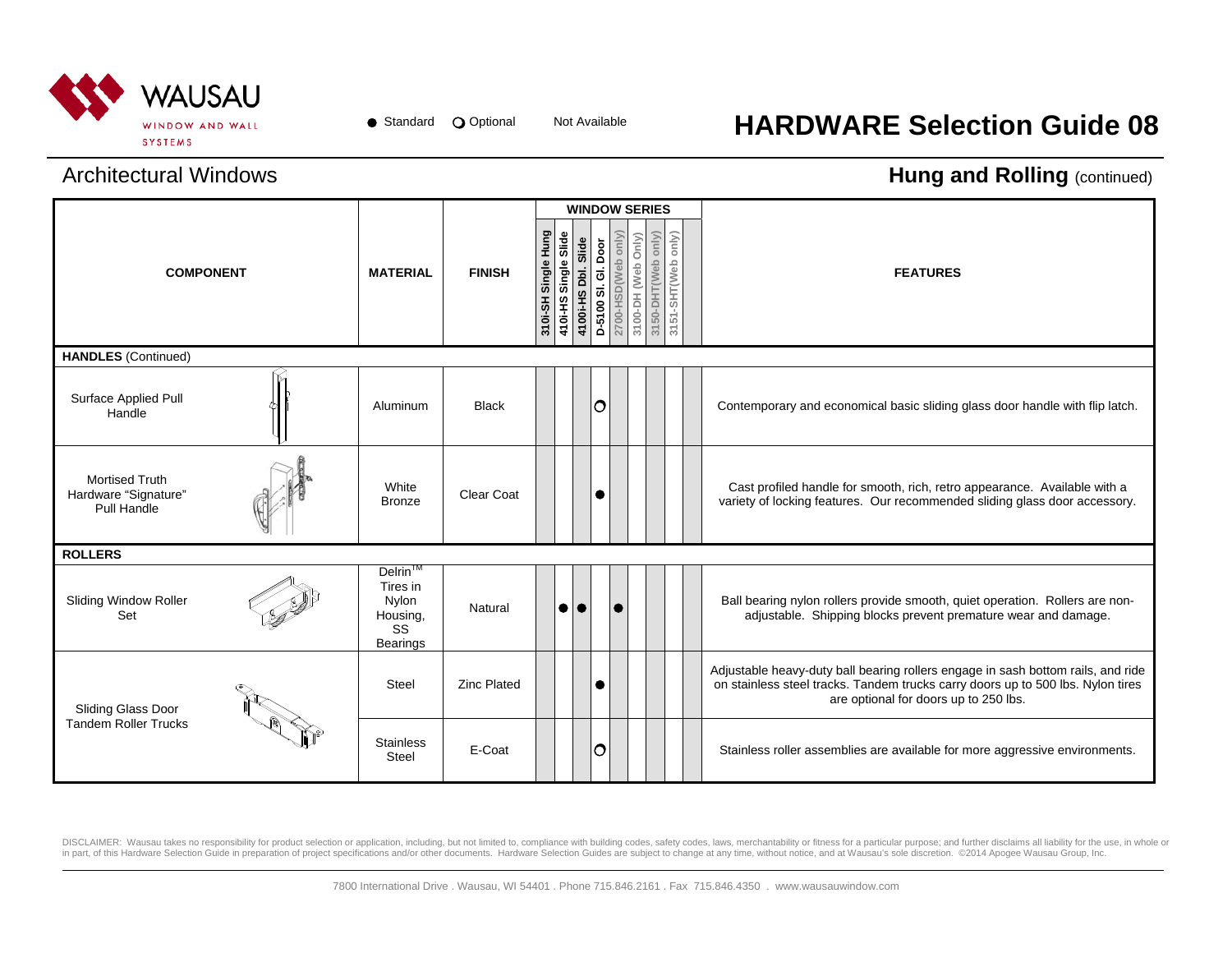

## Not Available **HARDWARE Selection Guide 09**

### Architectural Windows

#### **Hung and Rolling (continued)**

|                                                          |                  |                        |                   |                     |                      |                     | <b>WINDOW SERIES</b>                     |                    |                   |                         |                                                                                                                                                     |
|----------------------------------------------------------|------------------|------------------------|-------------------|---------------------|----------------------|---------------------|------------------------------------------|--------------------|-------------------|-------------------------|-----------------------------------------------------------------------------------------------------------------------------------------------------|
|                                                          | <b>COMPONENT</b> | <b>MATERIAL</b>        | <b>FINISH</b>     | 310i-SH Single Hung | 410i-HS Single Slide | 4100i-HS Dbl. Slide | 2700-HSD(Web only<br>D-5100 SI. GI. Door | 3100-DH (Web Only) | 3150-DHT(Web only | 3151-SHT(Web only)      | <b>FEATURES</b>                                                                                                                                     |
| <b>LATCHES</b>                                           |                  |                        |                   |                     |                      |                     |                                          |                    |                   |                         |                                                                                                                                                     |
| Spring-Loaded Bead<br>Latch<br>(Standard Glazing)        |                  | Aluminum               | <b>Black</b>      | $\bullet$           | I 0 I 0              |                     |                                          |                    |                   | O O O                   | Provides an automatic latching feature for inactive sash, both hung and rolling.<br>Adjustable location.                                            |
| Spring-Loaded Bead<br>Latch<br>(Between-Glass<br>Blinds) |                  | Aluminum               | <b>Black</b>      |                     |                      | lO                  |                                          |                    |                   | O O O                   | Provides an automatic latching feature for inactive sash, both hung and rolling.<br>Location not adjustable when between-glass blinds are used.     |
| Meeting Rail Sweep<br>Latch                              |                  | Zinc Die<br>Cast       | <b>Black</b>      |                     | O O O                |                     |                                          |                    |                   | $\bullet\bullet\bullet$ | Contemporary and economical basic hung or rolling window latching<br>mechanism. Provides a visual indication of lock status.                        |
|                                                          |                  | White<br><b>Bronze</b> | <b>Clear Coat</b> |                     |                      |                     |                                          |                    |                   | O O                     | White bronze finish for smooth, rich, retro appearance. Available with tamper-<br>resistant set screw. Provides a visual indication of lock status. |
| Transom Latch with<br>Pole Ring                          |                  | White<br><b>Bronze</b> | <b>Clear Coat</b> |                     |                      |                     |                                          | $\circ$            |                   |                         | Spring-loaded latch provide for automatic latching at head of hung windows.<br>Pole operation possible. Located at centerline of check rail.        |